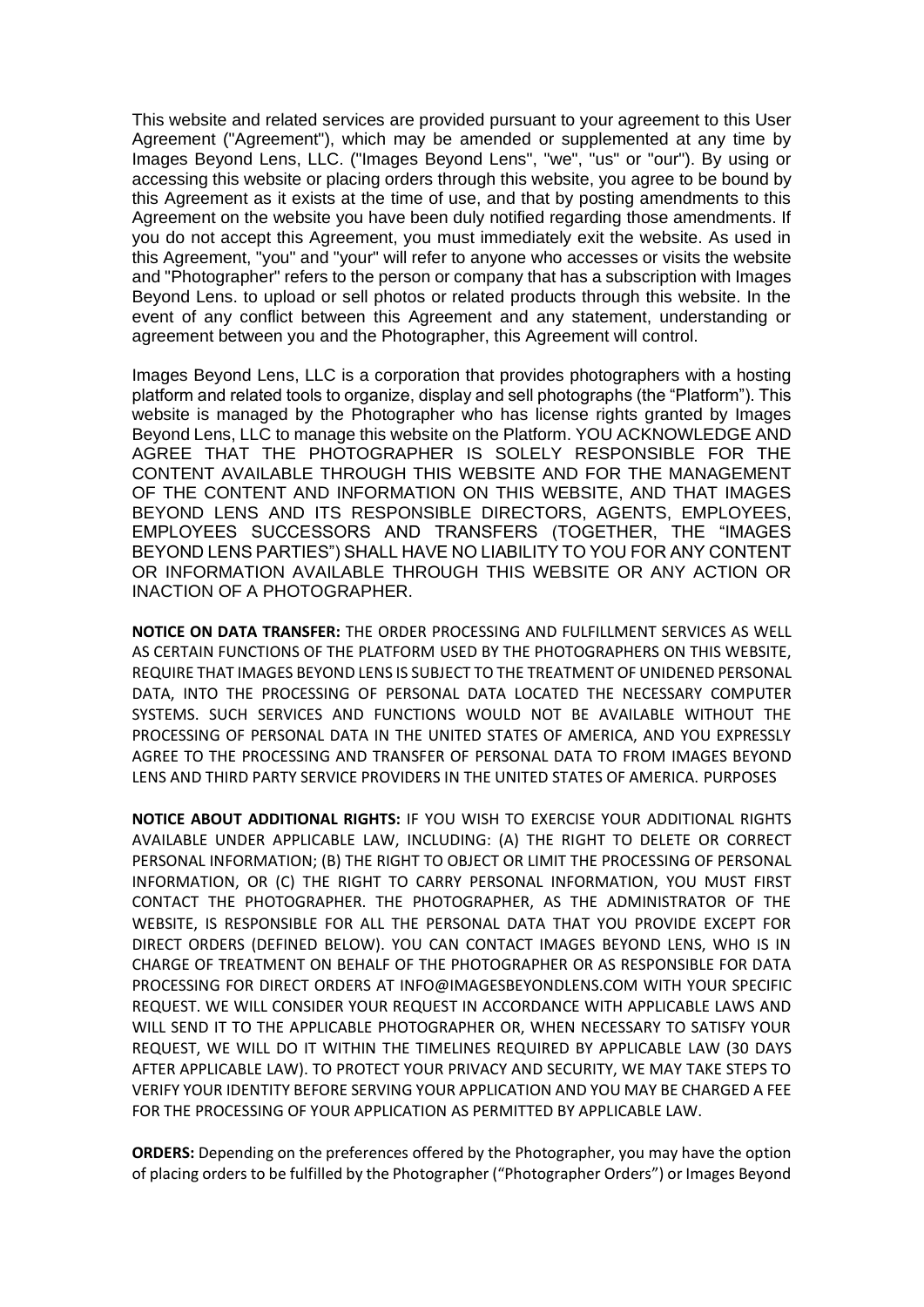Lens ("Direct Orders"). You agree that the Photographer shall be solely responsible for all aspects of the Photographer's Orders, including but not limited to processing and fulfillment, and that Images Beyond Lens shall have no liability to you for this. You agree that you will be responsible for reviewing, approving and taking all other steps necessary to place Photographer Orders or Direct Orders, and that neither the Photographers nor Images Beyond will be held liable for any errors you make when placing orders. You are responsible for paying the Photographer for all Photographer Orders and applicable taxes. For Direct Orders, payments are processed by Images Beyond Lens as the Photographer's agent. By placing your order, you authorize Images Beyond Lens or its payment gateways to charge the purchase amount to your credit card for the order, in addition to any applicable taxes. To the extent permitted by law, the risk of loss for all items purchased by you through the website is transferred to you by delivery by Images Beyond Lens or the Photographer to a carrier.

As a purchaser of products through this website, you acknowledge that such products are purchased for personal use only and are tailor-made for your order and have no market beyond your purchase. You must not reproduce, scan, display, transmit, distribute, modify, alter or exploit in any way these physical products or any part of them, for commercial use, in any way, without the prior written consent of the Photographer. You acknowledge that products (including digital products) purchased through the website are purchased in accordance with the terms set forth by the photographer in a separate End User License, as described below

**Privacy Policy** Information that you provide directly to Images Beyond Lens, including information provided for direct orders, is protected by our Privacy Policy.

**Exclusion of certain communications**: Images Beyond Lens may notify you of the receipt or status of orders and send you other correspondence related to transactions, and you may not opt out of receiving such communications. For other communications, if you are no longer interested in receiving them, please email your request to info@imagesbeyondlens.com or use the unsubscribe functions in emails. If you contact us by email, please include your full name, email address, and postal address. Please note that you will still be able to receive transactionrelated communications from Images Beyond Lens.

**Intellectual property rights over purchased products**: Products purchased through this website are acquired in accordance with the terms established by the Photographer in a separate license agreement (each one an "End User License"), and Acquiring a copy of a product itself does not convey any rights under copyright or other laws to exploit the work. Products purchased by you through this website may not be reproduced, scanned, displayed, transmitted, distributed, modified, altered or exploited in any way without the prior written consent of the Photographer or as provided in an End User License. . Any End User License or agreement between you and a Photographer is the sole responsibility of those parties. IT IS YOUR SOLE RESPONSIBILITY TO REVIEW AND UNDERSTAND THE TERMS OF SUCH END USER LICENSE. YOU ACKNOWLEDGE AND AGREE THAT THE IMAGES BEYOND LENS PARTIES SHALL HAVE NO LIABILITY TO YOU ARISING FROM OR RELATED TO THOSE END USER LICENSES. YOU ACKNOWLEDGE AND AGREE THAT ALL END USER LICENSES FOR DIGITAL PRODUCTS BETWEEN YOU AND A PHOTOGRAPHER ARE SUBSCRIBED AT YOUR OWN ACCOUNT AND RISK. Images Beyond Lens reserves the right, but has no obligation, to be involved in any way in disputes between you and a Photographer.

**Copyrighted Materials:** Photographers or their clients retain all rights to the content they upload to this Website, including but not limited to images, videos, biographies, and business information. All other content on this website, including but not limited to text, graphics, logos, icons, images, audio clips, video clips, digital downloads, data and software compilations, as well as any compilation consisting of selection, organization or disposition of the content on this website are the property of Images Beyond Lens or its licensors or suppliers, and no part of such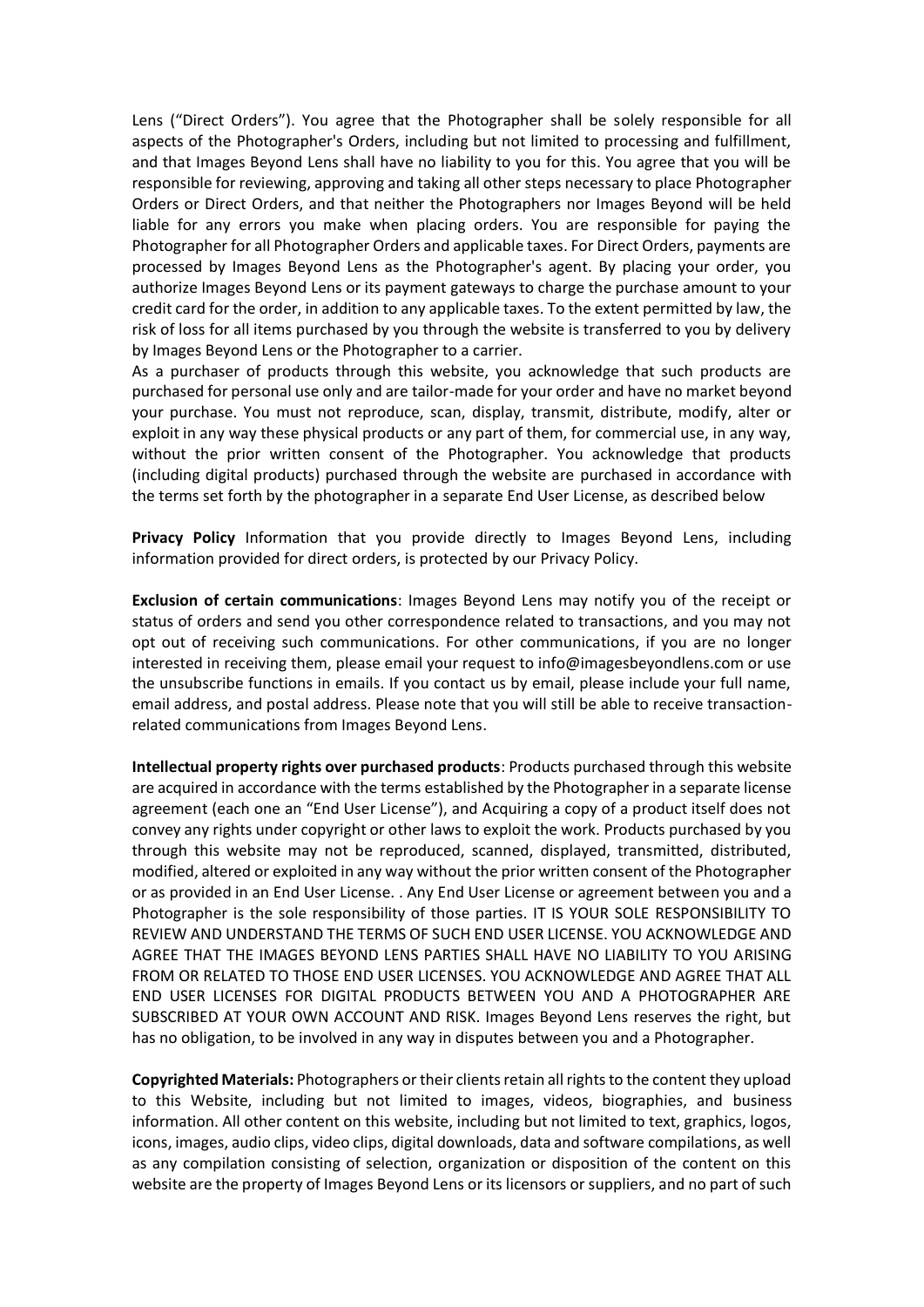content may be reprinted, republished, modified or distributed in any way without the express written permission of Images Beyond Lens.

Images Beyond Lens respects the intellectual property of others and we ask you and the Photographers to do the same. However, Images Beyond Lens cannot determine the copyright status of content uploaded to the website, which could depend on many factors unknown to Images Beyond Lens. Images Beyond Lens makes no representation or warranty as to the accuracy, correctness or reliability of the content posted on the website or sold by the Photographer. Images Beyond Lens cannot and does not guarantee that all the persons reflected in the photographs and the brand owners have consented to the display of their image or brand there or on the website. If you believe that your work has been copied in a way that constitutes copyright infringement, or that your intellectual property or privacy rights have been otherwise infringed, you must notify Images Beyond Lens of your assertion in accordance with the Images Beyond lens copyright policy

**Participant behavior:** You are solely responsible for all content and materials that you upload, share, publish, display or otherwise use or make available (hereinafter, "upload") through this website or in connection with this. Images Beyond Lens reserves the right to investigate and take appropriate legal action against anyone who, in the sole discretion of Images Beyond Lens, violates this provision, including but not limited to removing offensive content, suspending or canceling the account of such violators and report to law enforcement authorities. You agree to refrain from:

- 1. upload or store any content that: (i) infringes or misappropriates any intellectual property right or violates any other right of any other party; (ii) has no right to upload under any law or under contractual or fiduciary relationships; (iii) contains viruses or any other computer code, files or programs designed to interrupt, destroy or limit the functionality of any computer software or hardware or telecommunications equipment; (iv) poses or creates a privacy or security risk to any person; (v) is illegal, harmful, threatening, abusive, harassing, harmful, excessively violent, defamatory, vulgar, obscene, pornographic, defamatory, invasive of the privacy of others, racially or ethnically hateful, or objectionable as determined by Images Beyond Lens at its sole discretion; (vi) constitutes or contains incorrect information or data; or (vii) in the sole discretion of Images Beyond Lens, is objectionable or that restricts or prevents any website visitor or other person from using or enjoying the website, or that may expose Images Beyond Lens or others to any harm or liability of any type;
- 2. interferes with or interrupts the Platform or the servers or networks connected to the Platform, or disobeys the requirements, procedures, policies or rules of the networks connected to the Platform; or
- 3. breaches any applicable local, state, national or international law, or any regulations that have the force of law;
- 4. impersonate any person or entity, or falsely state or otherwise misrepresent your affiliation with a person or entity;
- 5. Request personal information from anyone under the age of 18;
- 6. collect or collect email addresses or other contact information of other participants of the Services by electronic or other means for the purpose of sending unsolicited emails or other unsolicited communications;
- 7. Advertise or offer to sell or buy goods or services for any purpose that is not specifically authorized or for which you do not have the necessary rights;
- 8. encourages or promotes any criminal activity or initiative or provides instructional information about illegal activities; or
- 9. obtain or attempt to access or obtain material or information through any means that is not intentionally available or provided through the Services.